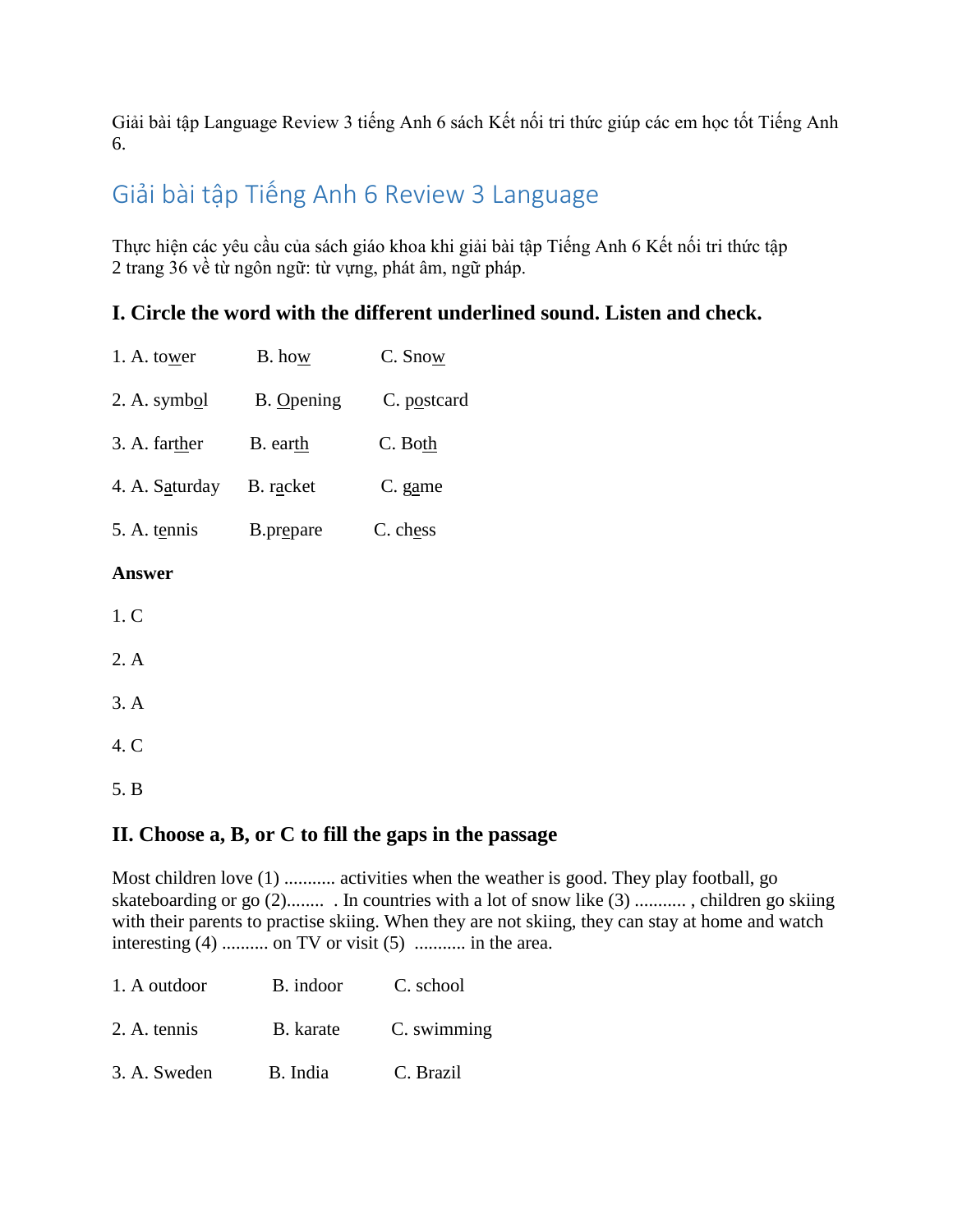| 4. A. characters B. viewers |         | C. programmes |
|-----------------------------|---------|---------------|
| 5. A. sports                | B. city | C. landmarks  |
| <b>Answer</b>               |         |               |
| 1.A                         |         |               |
| 2.C                         |         |               |
| 3.A                         |         |               |
| 4.C                         |         |               |
| 5.C                         |         |               |

Most children love (1) A outdoor activities when the weather is good. They play football, go skateboarding or go (2)swimming. In countries with a lot of snow like (3) Sweden , children go skiing with their parents to practise skiing. When they are not skiing, they can stay at home and watch interesting (4) programmes on TV or visit (5) landmarks in the area.

## **III. Complete the sentences with the words / phrase in the box.**

football city landmark television summer sports 1. The Eiffel Tower is a famous ............ in Paris. 2. Pelé is a great ............ player from Brazil. 3. There are many educational programmes on ........... 4. I think no other ........... in the world is more interesting than Los Angeles. 5. ............... are very popular in counties with a lot of sunshine like Austratia. **Answer** 1. landmark  $\Rightarrow$  The Eiffel Tower is a famous landmark in Paris.

2. football

 $\Rightarrow$  Pelé is a great football player from Brazil.

3. television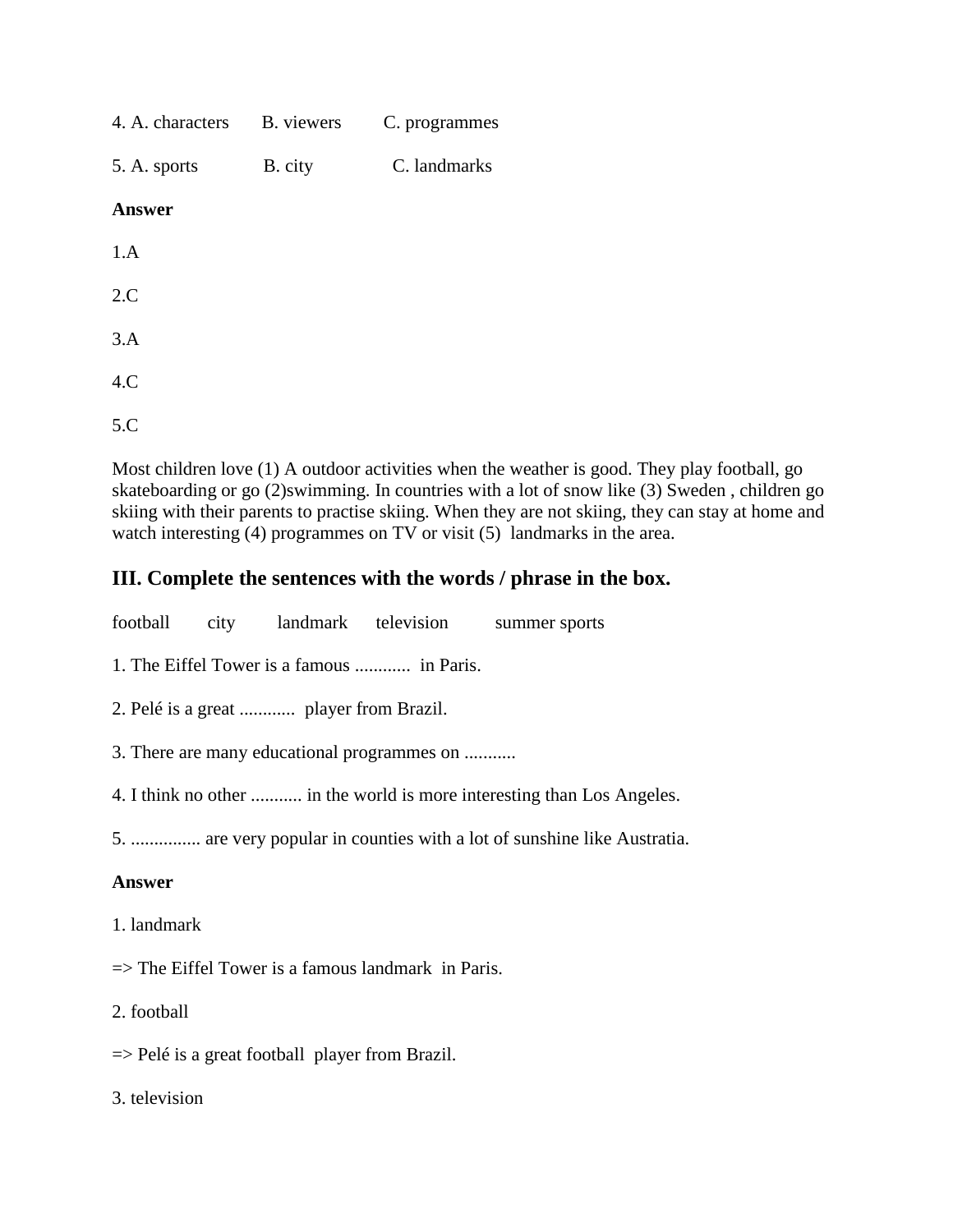=> There are many educational programmes on television.

4. city

 $\Rightarrow$  I think no other city in the world is more interesting than Los Angeles.

5. Summer sport

=> Summer sport are very popular in counties with a lot of sunshine like Austratia.

#### **IV. Choose the correct answer A, B, or C.**

1. John, you are late. The match .......... ten minutes ago.

A. starts B. started C. is starting

2. Ben wrote his parents a postcard ............... he was on holiday.

A. because B. and C. while

3. Hong Kong is famous for............... double-decker buses.

A. its B. it C. it's

4. Sports and games ............ an important part in our lives.

A. play B. plays C. played

5. The USA ..... first colour TV in 1953.

A. has B. have C. had

6. We are now in the city museum ........... any objects on display.

A. Not touch B. Don't touch

C. Don't touching

#### **Answer**

#### 1. B

=> John, you are late. The match started ten minutes ago.

2. C